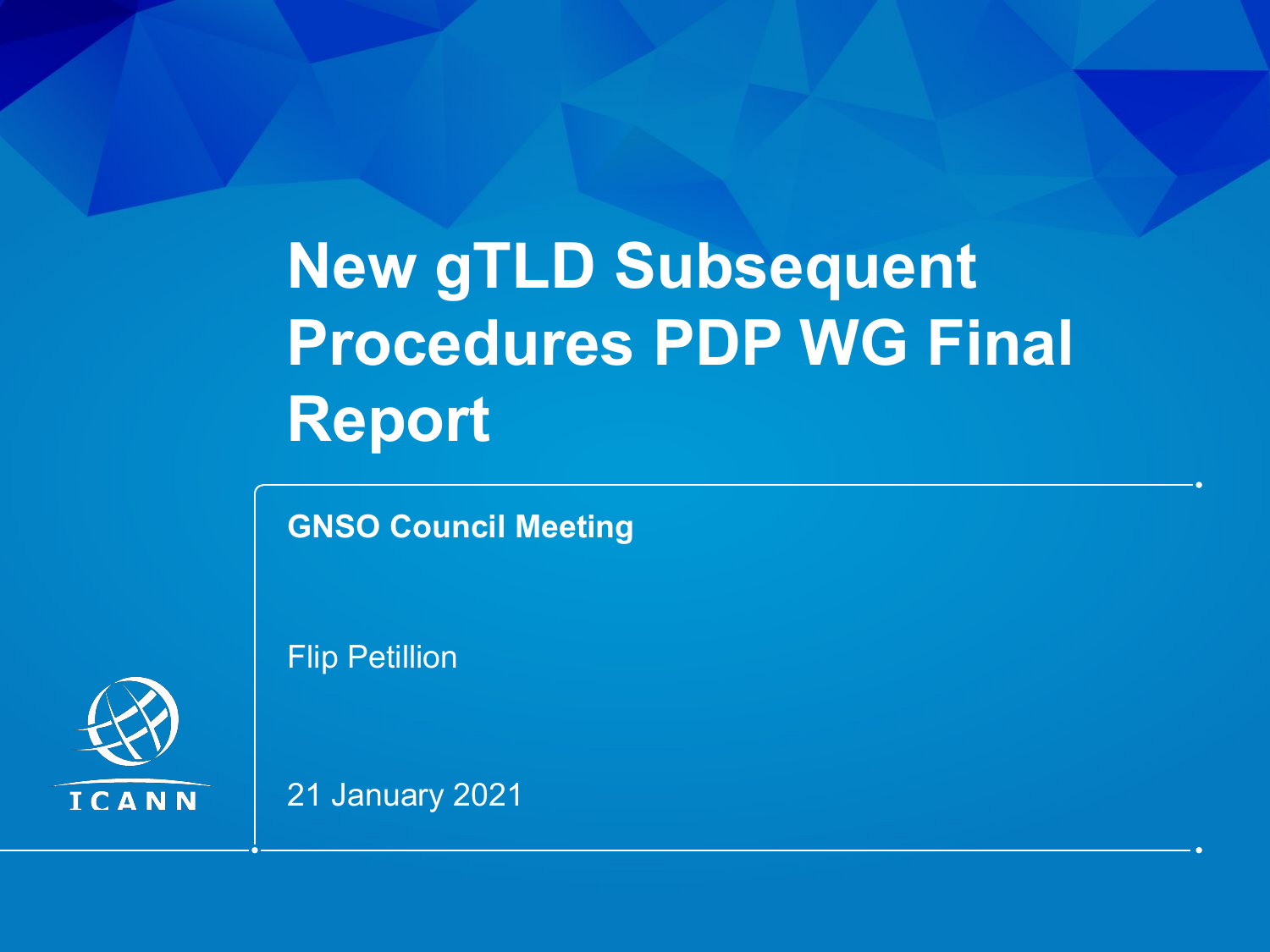### **About this PDP**

- ◉ GNSO recommendations from 2007 resulted in the Applicant Guidebook and the 2012 round of the New gTLD Program.
- ◉ A Discussion Group was convened in 2014, which helped establish the scope for the New gTLD Subsequent Procedures PDP ("SubPro") that followed.
- ◉ SubPro expected to focus on considering the 2012 round policy and determining what changes might need to be made to the original GNSO recommendations from 2007 and/or implementation.
- ◉ The PDP was chartered and began its work in early 2016. With an open membership model, the Working Group had 200+ members from many parts of the community.
- ◉ **The Working Group has submitted its Final Report to the GNSO Council for its consideration.**

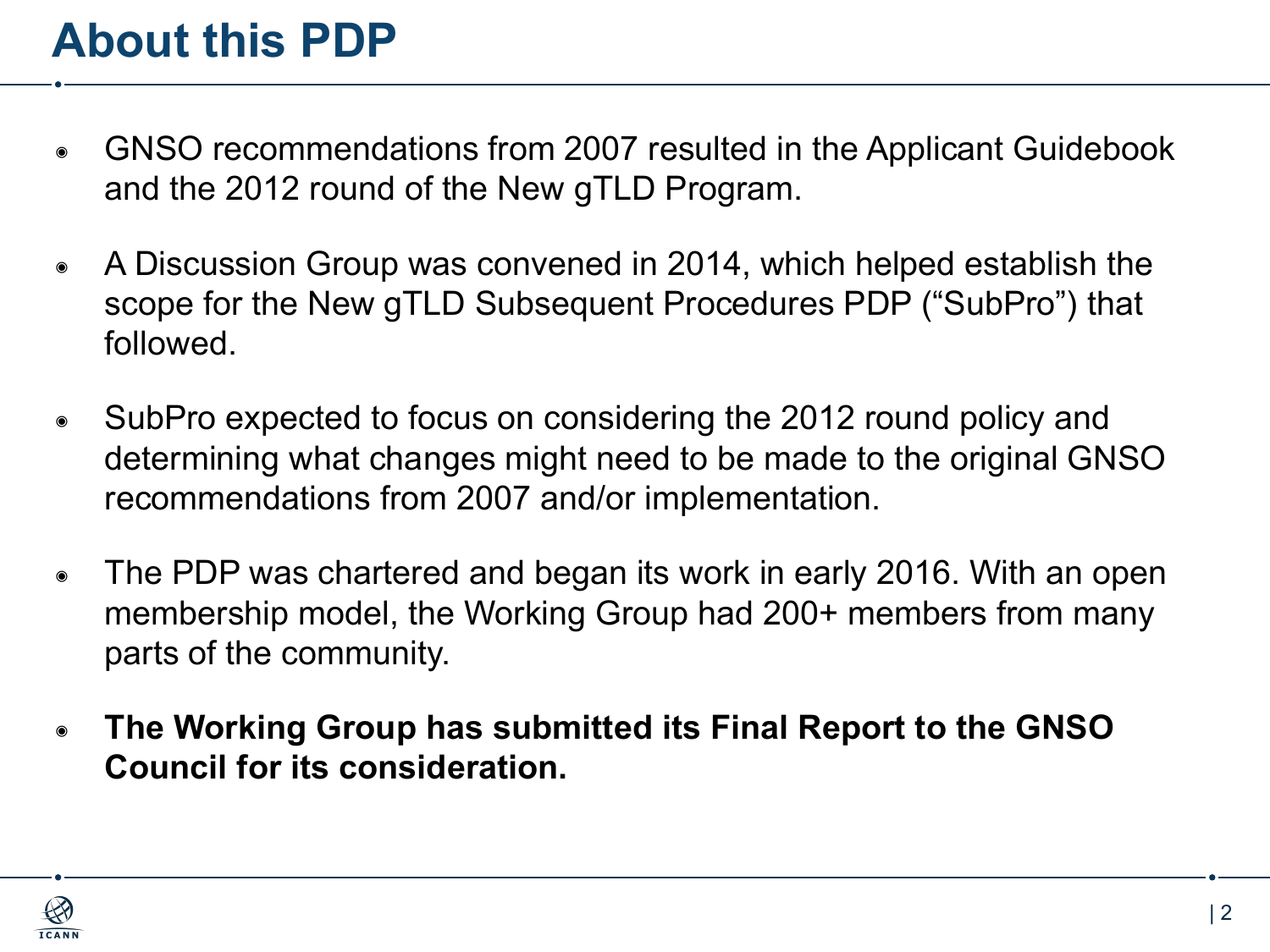### **Overview of the Final Report**

- Includes final recommendations, implementation guidance, and other "outputs" on the 40+ topics within the Working Group's charter.
- Takes into account active participation of all Cs, SGs, as well as GAC and ALAC, deliberations of the WG, and community input received through a number of Public Comment periods and outreach to the ICANN community.
	- ⚪ GAC/ALAC/ccNSO had leadership role in Geographic Names at Top Level work.
- ◉ Topics in the Final Report are ordered in groupings that map generally to the chronological proceedings from the 2012 round of the New gTLD Program.
- ◉ Because of the nature of the subject of this PDP, **the topics in the report, and the recommendations contained within, are highly interdependent.**

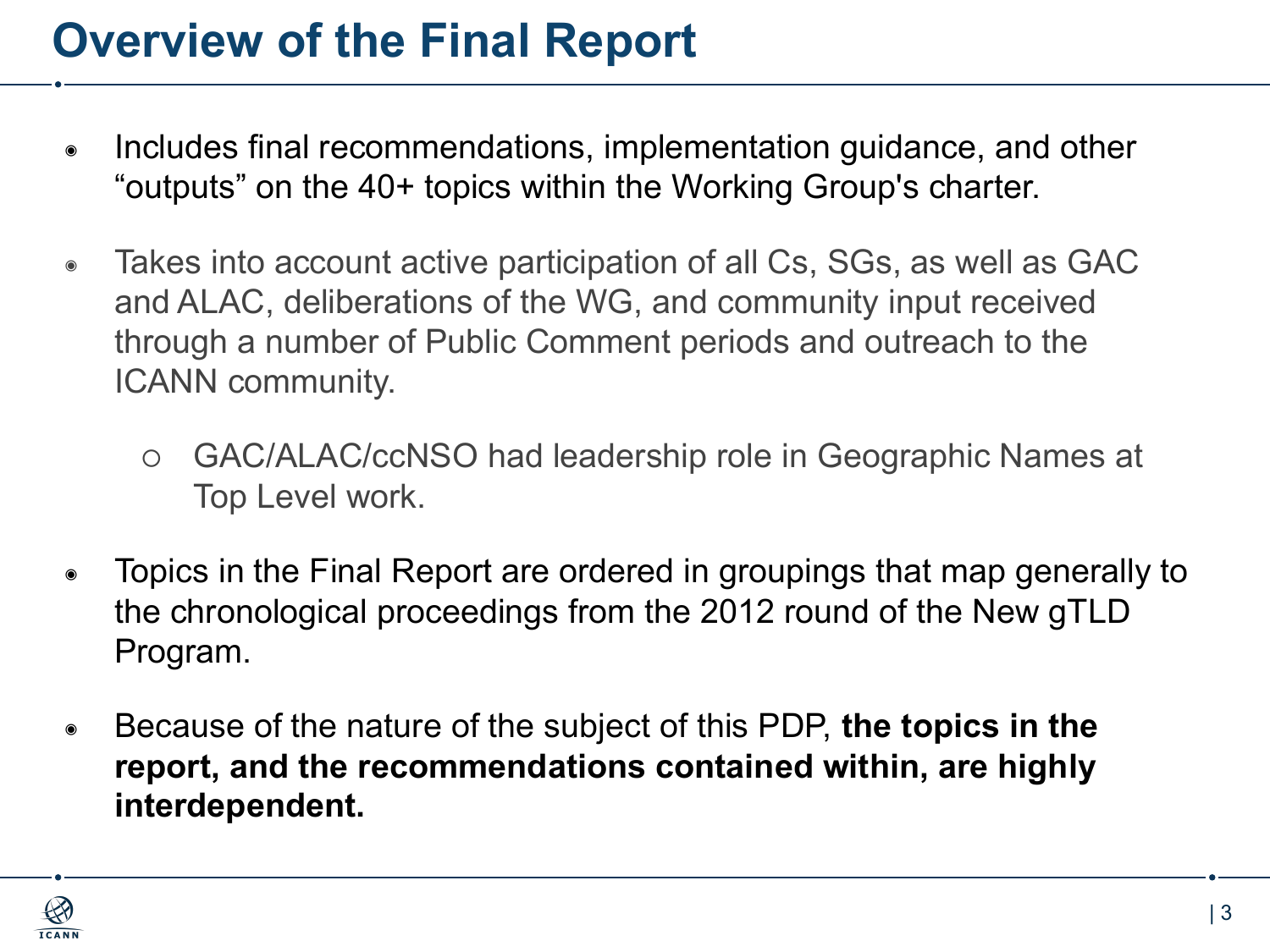### **Working Group "Outputs"**

- ◉ There are 5 types of outputs included in the report:
	- a) Affirmation: An element of the 2012 New gTLD Program was, and continues to be, appropriate/acceptable for subsequent procedures. Absent agreement for a change, the "status quo" is the default position.
	- b) Affirmation with Modification: The WG recommends a relatively small adjustment to the existing policies or implementation.
	- c) Recommendation: The WG expects these to be approved and implemented consistent with the WG's intent; Often address what the Working Group recommends takes place.
	- d) Implementation Guidance: The WG strongly recommends the stated action, with a strong presumption that it will be implemented, but recognizes that there may exist valid reasons to not take the recommended action exactly as described; Often refers to how a recommendation should be implemented.
	- e) No Agreement: In one case, there no agreement on recommendations and no clear "status quo" or default position.

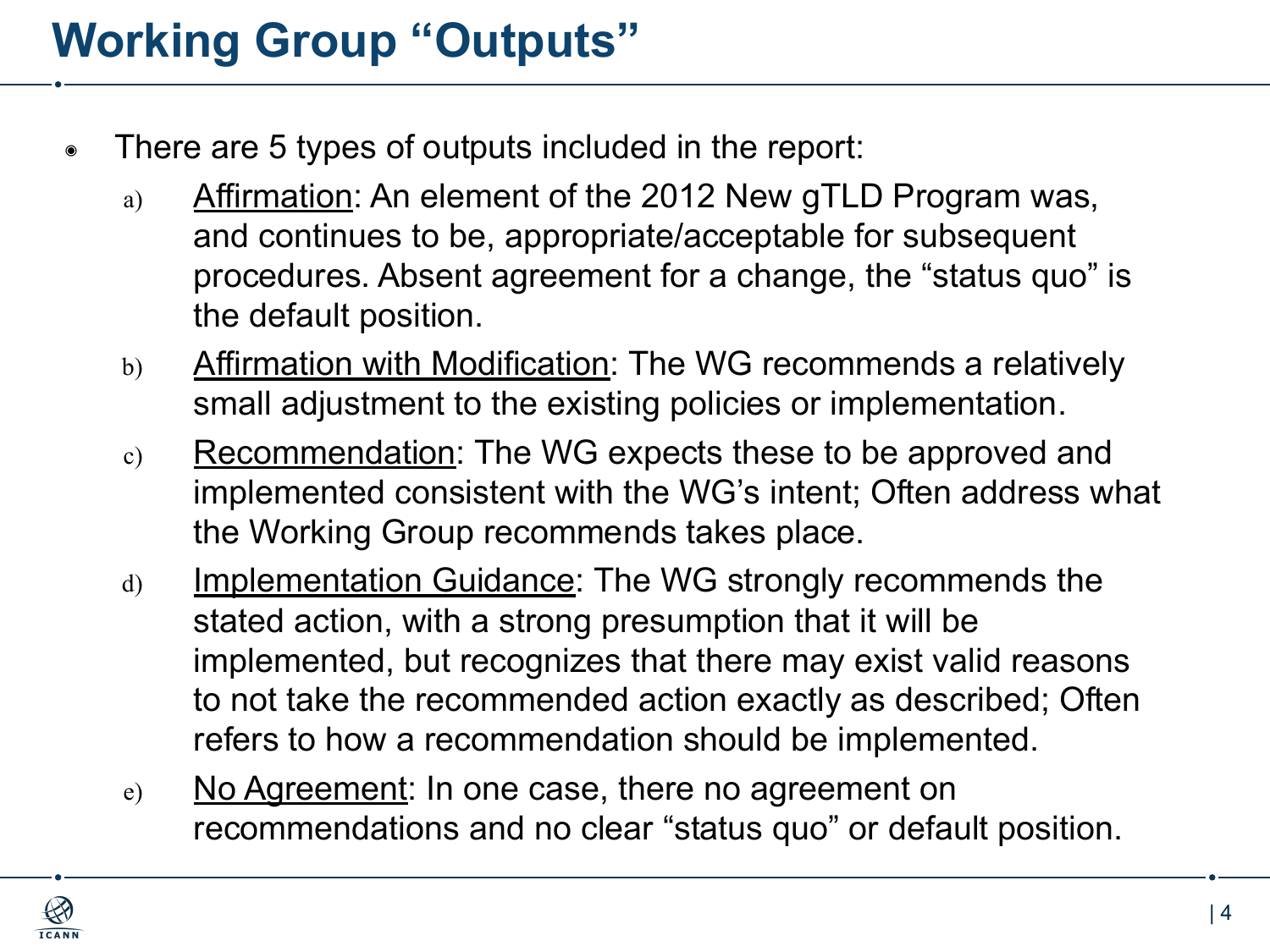- ◉ All but 1 of the topics received a designation of either Full Consensus or Consensus.
	- ⚪ 25 topics received Full Consensus
	- ⚪ 16 received Consensus
	- ⚪ 1 received a designation of Strong Support but Significant Opposition (Topic 35: Auctions: Mechanisms of Last Resort / Private Resolution of Contention Sets)
	- Within each of the topics that received either Consensus or Strong Support but Significant Opposition, outputs within the topic that achieved Full Consensus or Consensus are specified.
		- ⚪ For example, in Topic 2, the overall designation for the Topic is "Consensus." That said, Outputs 2.1, 2.2, 2.4, 2.5, 2.6, 2.7 and 2.8 had "Full Consensus", but Output 2.3 had Consensus.
- ◉ Annex C provides detail about the consensus designations for all the topics and outputs.

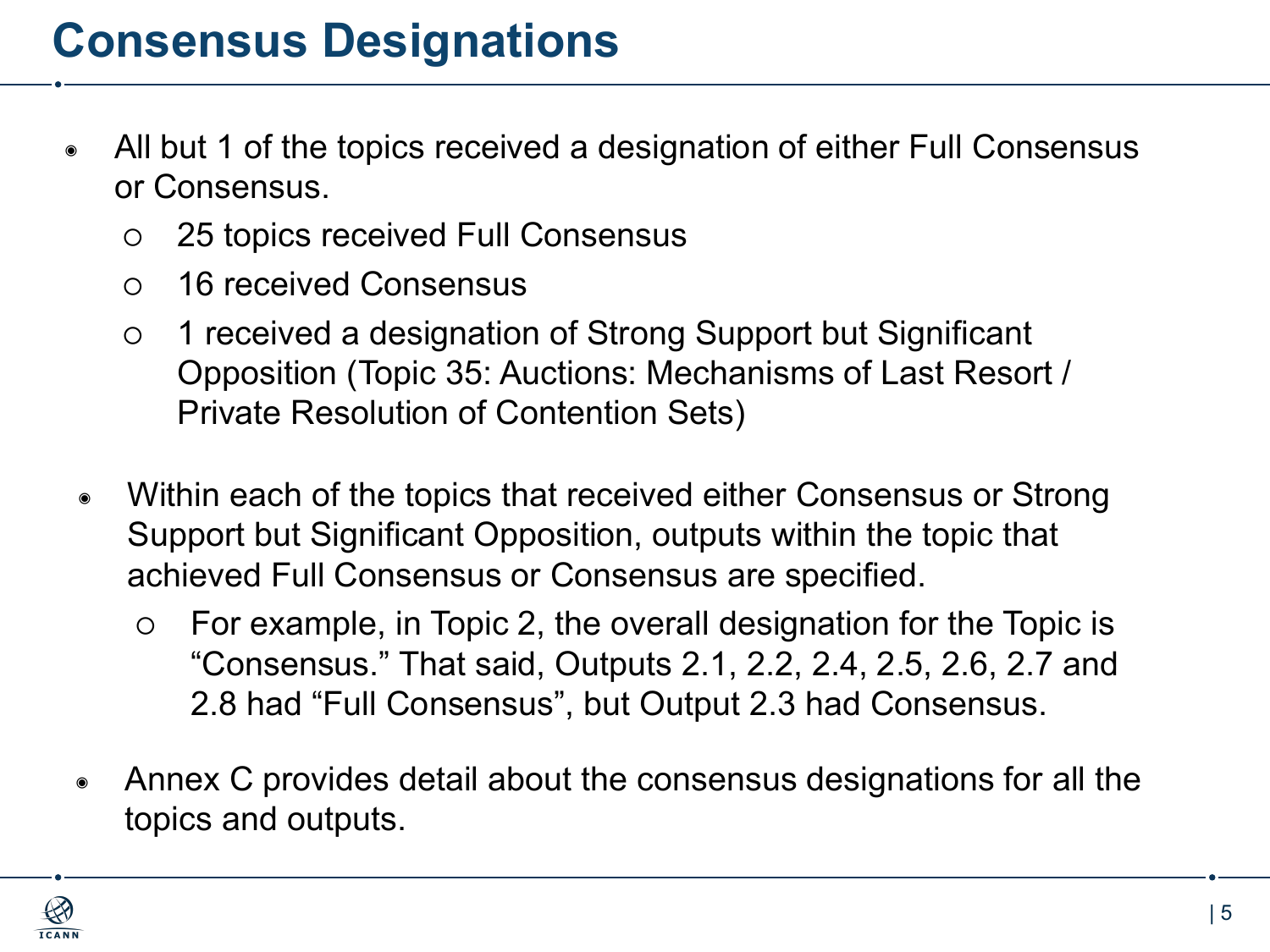## **Topics Which May Require Further Discussion: 9**

#### **Mitigating DNS Abuse (Topic 9):**

- The Working Group referred the issue of DNS Abuse in all gTLDs back to the GNSO Council by letter.
- The Working Group acknowledges ongoing important work in the community on the topic of DNS abuse and believes that a holistic solution is needed to account for DNS abuse in all gTLDs, rather than making recommendations with respect to only the introduction of subsequent new gTLDs.
- **● The Working Group did not make recommendations on this topic.**

#### **Public Interest Commitments / Registry Voluntary Commitments (Topic 9):**

- Substantive proposals in Topic 9 garnered Consensus regarding PICs and RVCs, but the ICANN Board raised questions in its comments to the Draft Final Report about **whether requiring PICs/RVCs in subsequent rounds (other than those that were grandfathered) are in line with the 2016 ICANN Bylaws.**
- The WG believes that this **question needs to be answered by the ICANN Board itself** with input from the entire community.
- Relevant recommendations should be read assuming that PICs and RVCs can be implemented in the contracts and enforced by ICANN.
- Report includes proposed ways to implement PICs/RVCs in a manner that the WG believes would be compliant, but this **may** need further discussion within the community as a whole (not in a PDP).

**If recommendations cannot be implemented with the current Bylaws, the community may want to engage in a discussion to revise the Bylaws or revise recommendations to ensure that they are enforceable.**

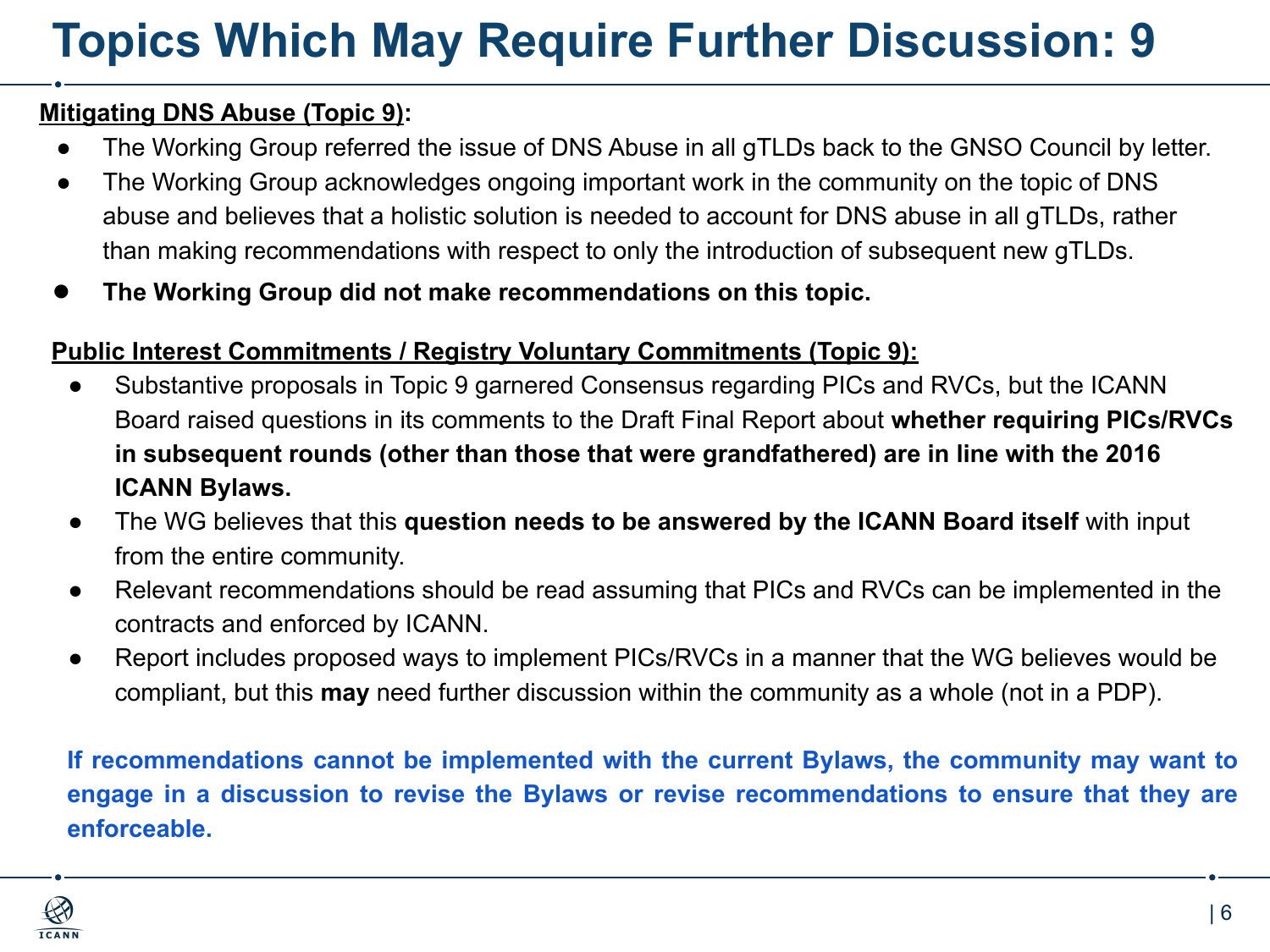## **Topics Which May Require Further Discussion: 23 & 35**

#### **Closed Generics (Topic 23):**

- The Working Group had **"Full Consensus"** on the fact **that it was unable to come to an agreement on what, if anything, should be done with respect to Closed Generics** in subsequent rounds.
- This topic was **debated for may hours**, was the subject of **several requests for comments** by the community, and had **multiple proposals that were discussed, debated and ultimately dismissed.**
- The Working Group believes that **if this issue were to be considered in future policy work, it should also involve experts in the areas of competition law, public policy, and economics, and should be performed by those in the community that are not associated with any past, present, or expectations of future work in connection with new gTLD applications or objections to them.**

#### **Mechanisms of Last Resort / Private Resolution of Contention Sets (Topic 35):**

- Topic 35 was the only one with the overall designation of Strong Support but Significant Opposition. Although **many of the elements in those recommendations did get Consensus support including:**
	- **● allowing other forms of private resolution, such as combining applications, creating new ventures, etc.**

There **was NO consensus on:**

- whether **private auctions (where each losing applicant splits the proceeds from the winning bid) should continue to be allowed** in subsequent rounds.
- whether the **auctions of last resort should be done as a sealed bid auction where bids are submitted at the beginning of the process**
- whether **private auctions should be allowed to resolve contention sets**